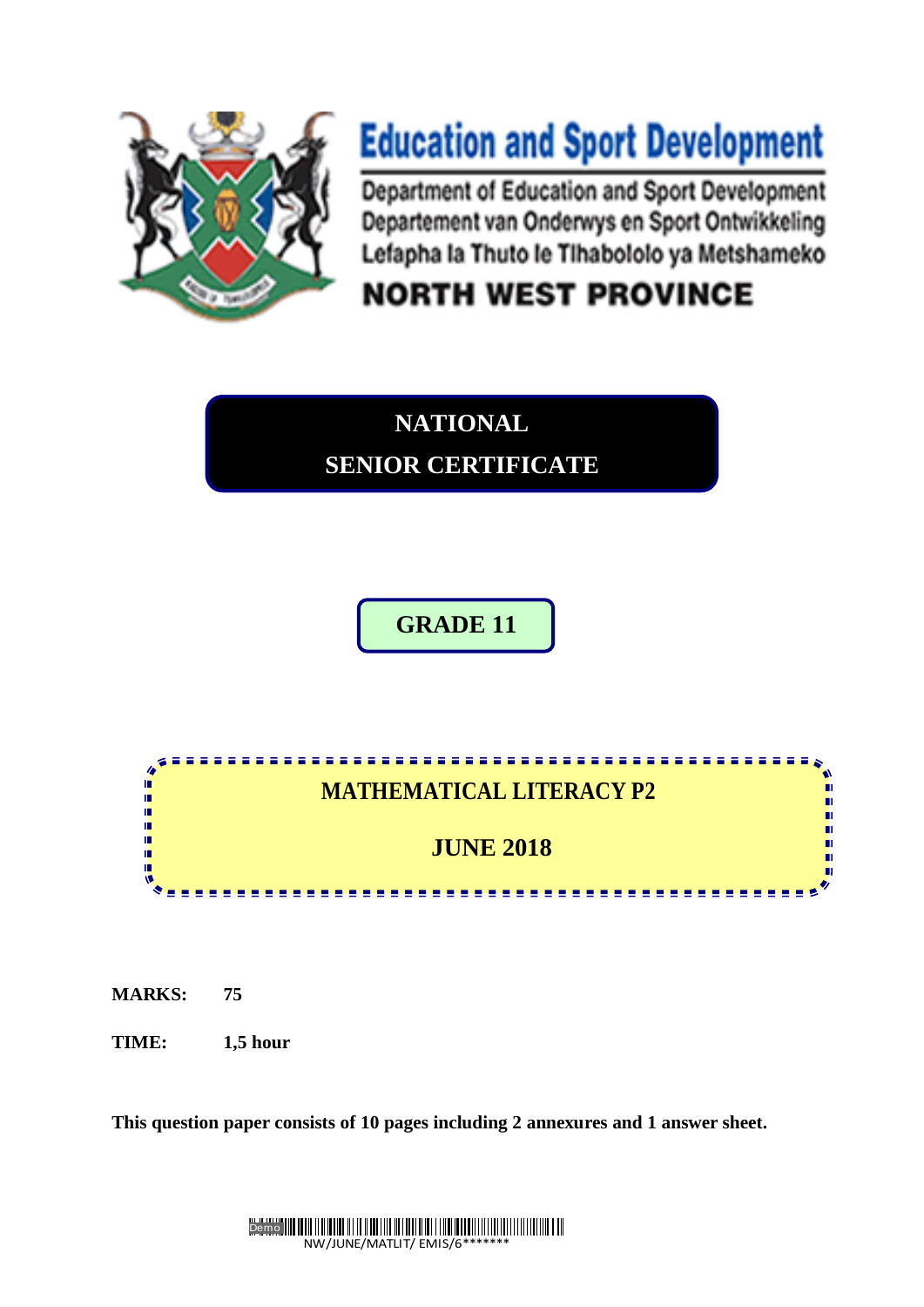# GRADE 11

# **INSTRUCTIONS AND INFORMATION**

- 1. This question paper consists of FOUR questions. Answer ALL the questions.
- 2. 2.1 Use the ANNEXURES in the QUESTION PAPER to answer the following questions:
	- ANNEXURE A for QUESTION 2.3
	- ANNEXURE B for QUESTION 3
	- 2.2 Answer QUESTION 1.2 on the ANSWER SHEET attached.
- 3. Number the answers correctly according to the numbering system used in the question paper.
- 4. An approved calculator (non- programmable and non- graphical) may be used, unless stated otherwise.
- 5. ALL the calculations must be clearly shown.
- 6. Round off ALL final answers appropriately according to the given context, unless stated otherwise.
- 7. Units of measurement MUST be indicated, where applicable.
- 8. Diagrams are NOT necessarily drawn to scale, unless stated otherwise.
- 9. Write neatly and legibly.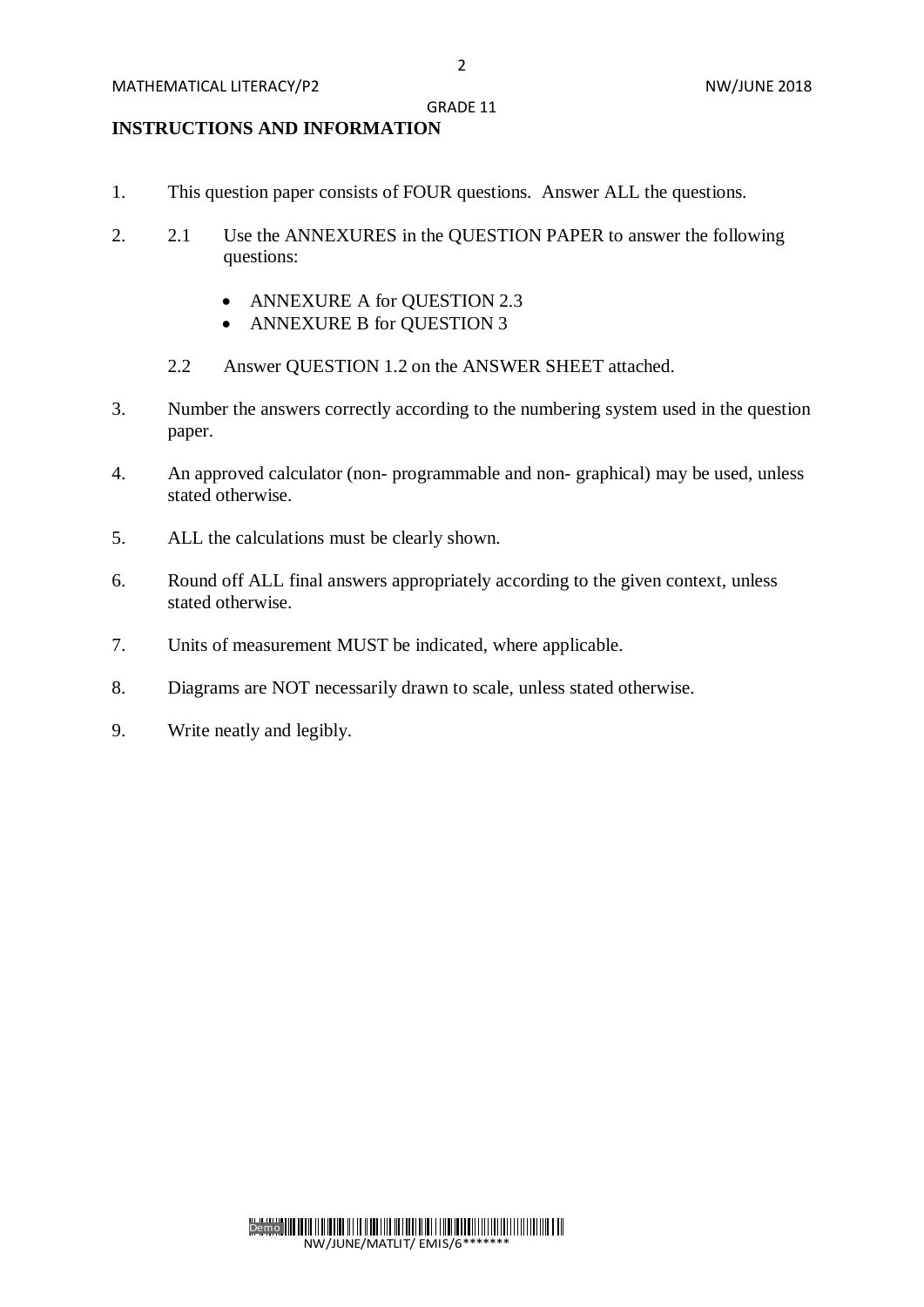3

# **QUESTION 1**

Jabulani, who lives in Pretoria, wants to hire a car for a trip to Klerksdorp and back. The distance from Pretoria to Klerksdorp is 250 km.

He contacts the company for a quotation and is given two options below.

Option 1: The company charges R450 per day plus 50 cents for every kilometre travelled.

## **Table 1: Cost of hiring a car using Option 1**

| $D$ istance $\ell$<br>(km) |     | 50  | 00  | 150          | 200 | 250 | 300 | 350 |
|----------------------------|-----|-----|-----|--------------|-----|-----|-----|-----|
| Cost<br>R                  | 450 | 475 | 500 | よつよ<br>ر ے ر | 550 | D   | 600 | 625 |

Option 2: The company charges R200 per day for the first 100 km or part thereof and R2 per kilometre for every additional kilometres travelled after the first 100 km.

### **Table 2: Cost of hiring a car using Option 2**

| km<br><b>J</b> istance | ◡   | 50  | 00  | 150 | 200 | 250 | 300 | 350 |
|------------------------|-----|-----|-----|-----|-----|-----|-----|-----|
| $\mathcal{R}$<br>Cost  | 200 | 200 | 200 | 300 |     | 500 | 600 | 700 |

Use the information above to answer the questions that follow.

1.1 Calculate the following missing values:

| $1.1.1$ P | (2) |
|-----------|-----|
| 1.1.2 $Q$ | (2) |

- 1.2 Use the grid provided on the ANSWER SHEET to draw the line graph representing Option 2. Clearly label the two graphs. (7)
- 1.3 Explain the break-even point in this context. (2)
- 1.4 Jabulani claims that it took him 2 hours and 45 minutes to travel the distance between Pretoria and Klerksdorp at an average speed of 100 km/h.

Verify, using calculations, whether Jabulani's claim is correct.

You may use the formula:

#### **Distance = time × average speed** (5)

**[18]**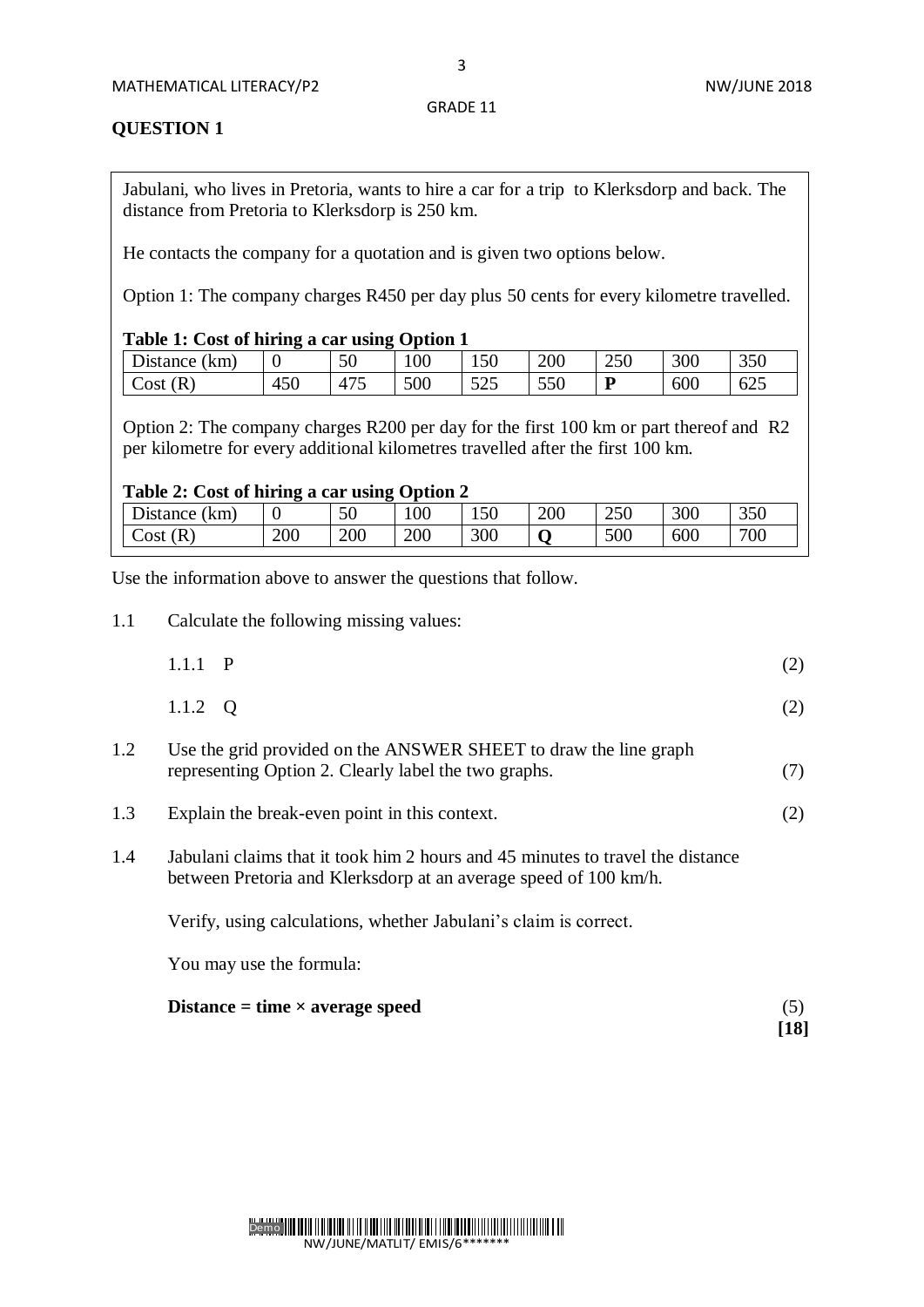4

# **QUESTION 2**

Mrs Thompson decided to install a solar geyser on the roof of her house to reduce the electricity bill.

The solar panels use sunlight to heat the water stored in the cylindrical tank. The heated water can then be used in the house.

There are six people altogether in Mrs Thompson's household.

The solar geyser consists of rectangular solar panels and a cylindrical storage tank as shown in the diagrams below.

Solar panels Geyser



Use the information above to answer the questions that follow.

| 2.1 | Mrs Thompson was told that she needs solar panels with an area of $2 \text{ m}^2$ for<br>the first two members in the household and thereafter an area of $0.7 \text{ m}^2$ for<br>each additional member. |     |  |  |  |
|-----|------------------------------------------------------------------------------------------------------------------------------------------------------------------------------------------------------------|-----|--|--|--|
|     | Calculate the total length of the solar panels needed by Mrs Thompson.                                                                                                                                     | (5) |  |  |  |
| 2.2 | The geyser has a volume of 150 $\ell$ and a height of 120 cm.                                                                                                                                              |     |  |  |  |

Calculate the radius, to the nearest cm, of the geyser. (5)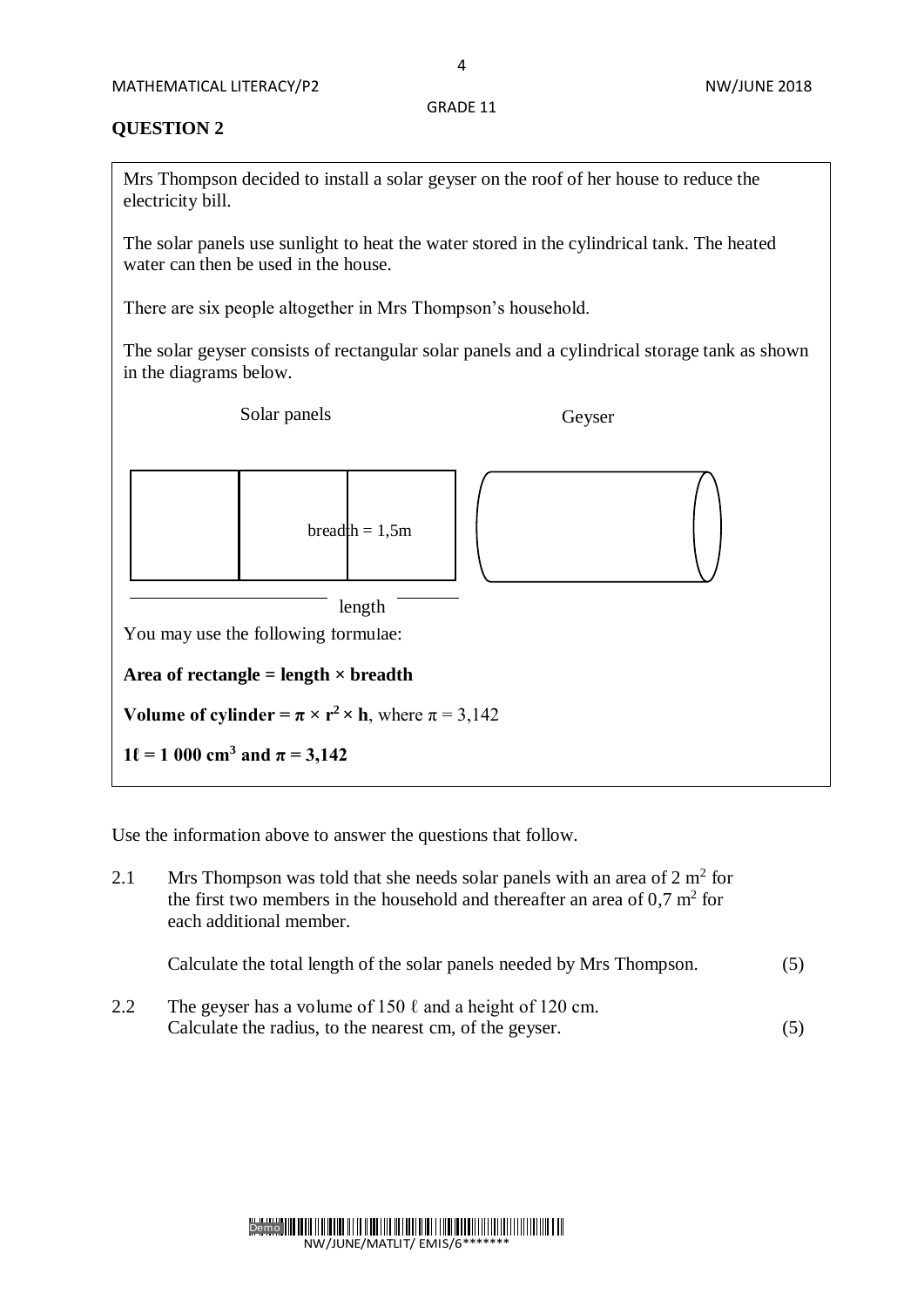2.3 The electrician charges Mrs Thompson R11 590 to supply and install the geyser. Mrs Thompson is offered 15% discount if she pays full amount before installation. She then considered taking a personal loan over 36 months in order to install the geyser. She obtained the personal loan repayment table from Leballo Financial Assistance provided on ANNEXURE A

Use ANNEXURE A and the information above to answer questions that follow.

2.3.1 Mrs Thompson claims that a loan of R10 000 will be sufficient to pay the total cost required by the electrician.

- 2.3.2 Determine:
	- (a) the initiation fee as a percentage of the loan amount. (2)
	- (b) the total interest she will pay for her loan. (3)
- 2.3.3 Give ONE possible reason for paying monthly balance protection insurance fee. (2)
- 2.4 The electrician told Mrs Thompson that the temperature of the geyser should always be at 140˚F.

Calculate the temperature of the geyser in ˚C.

You may use the formula:

 ${}^{\circ}$ **F** = 1,8 ×  ${}^{\circ}$ C + 32<sup>°</sup> (3)  **[24]**

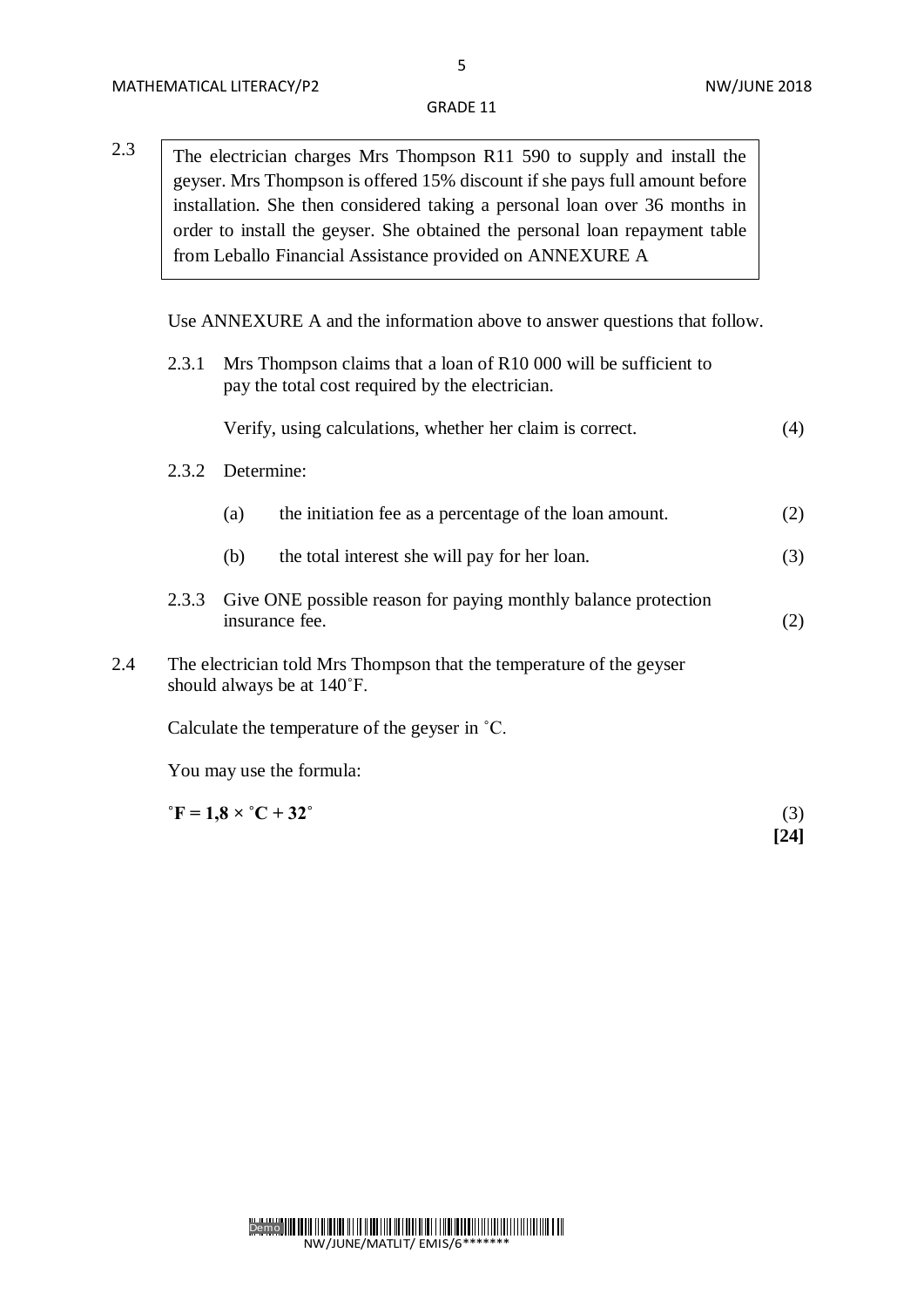# **QUESTION 3**

Mr Thibedi and his family travelled from Durban to East London. They left Durban with a full tank of petrol. Along the way they stopped at a petrol station to refuel at the cost of R420,30.

# **Note:**

The car has a consumption rate of 9 litres per 100 km. The capacity of the tank is 60 litres. The cost of fuel is R14,01 per litre.

A map of South Africa showing the national roads is given on ANNEXURE B

Use ANNEXURE B to answer the questions that follow.

| 3.1 | Calculate the actual distance (in kilometres) between Durban and<br>East London.                                          | (4)         |
|-----|---------------------------------------------------------------------------------------------------------------------------|-------------|
| 3.2 | Before refuelling, the fuel gauge indicated that the tank was half full.                                                  |             |
|     | Verify, showing calculations, whether the fuel gauge was properly<br>working.                                             | (3)         |
| 3.3 | Mr Thibedi claims that by the time they refuelled the tank, they were<br>left with 300 km to East London.                 |             |
|     | Verify, using the answer in QUESTION 3.2, whether Mr Thibedi's claim is valid. (4)                                        |             |
| 3.4 | Describe, in detail, the shortest possible route using the national roads to<br>travel from East London to Beaufort West. | (4)         |
| 3.5 | Give ONE other reason why the family had to stop at the petrol station.                                                   | (2)<br>[17] |

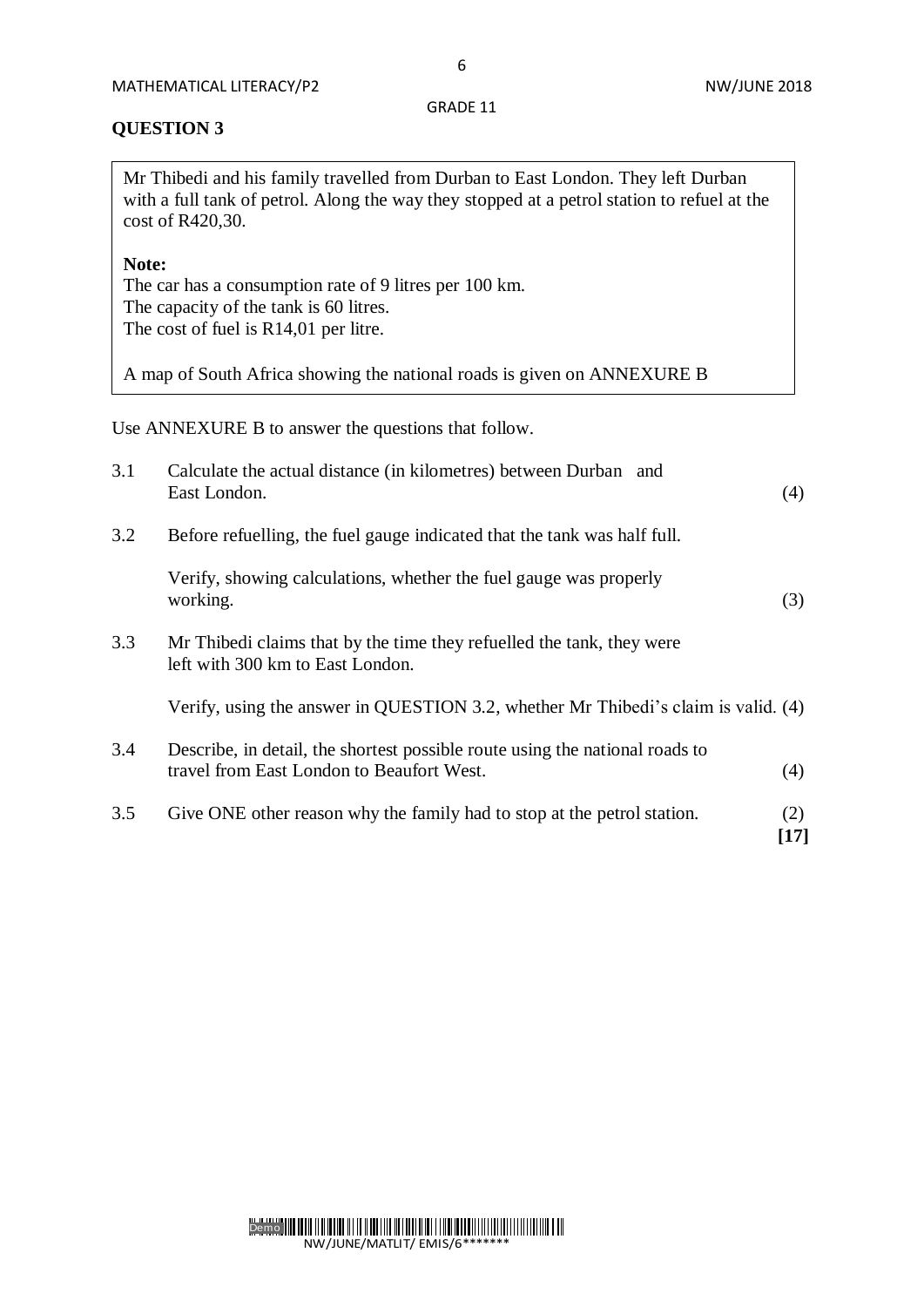#### **QUESTION 4**

The cable car travels up and down the mountain which is 3 559 feet above sea level every 15 minutes, ferrying up to a maximum of 65 visitors at a time. The cable car stays open from 08:30 to 18:00. It takes each cable car 30 minutes per trip.

# **Note: 1 feet = 12 inches**

 **1 metre = 39,37 inches**

Use the information above to answer questions that follows.

| 4.1 | Calculate the height (to the nearest metre) of the mountain.                                                                   | (4) |
|-----|--------------------------------------------------------------------------------------------------------------------------------|-----|
| 4.2 | The operator states that each cable car makes more than 15 trips in a day.                                                     |     |
|     | Verify, using calculations, whether the operator's statement is correct.                                                       | (5) |
| 4.3 | If the ratio of adults to children per ride is 8:5, calculate number of adults<br>per cable car carrying the maximum capacity. | (3) |
| 4.4 | The rates for riding in a cable car are given as follows:<br>Adults: 7,6 \$                                                    |     |

Children below 14 years: 4,8 \$

Note:  $R1 = 0,080$  \$

The cashier claims that each cable car carrying a maximum capacity gives a company R5 300 per trip.

Verify, using calculations, whether the cashier's claim is valid. (4)  **[16] TOTAL MARK: 75**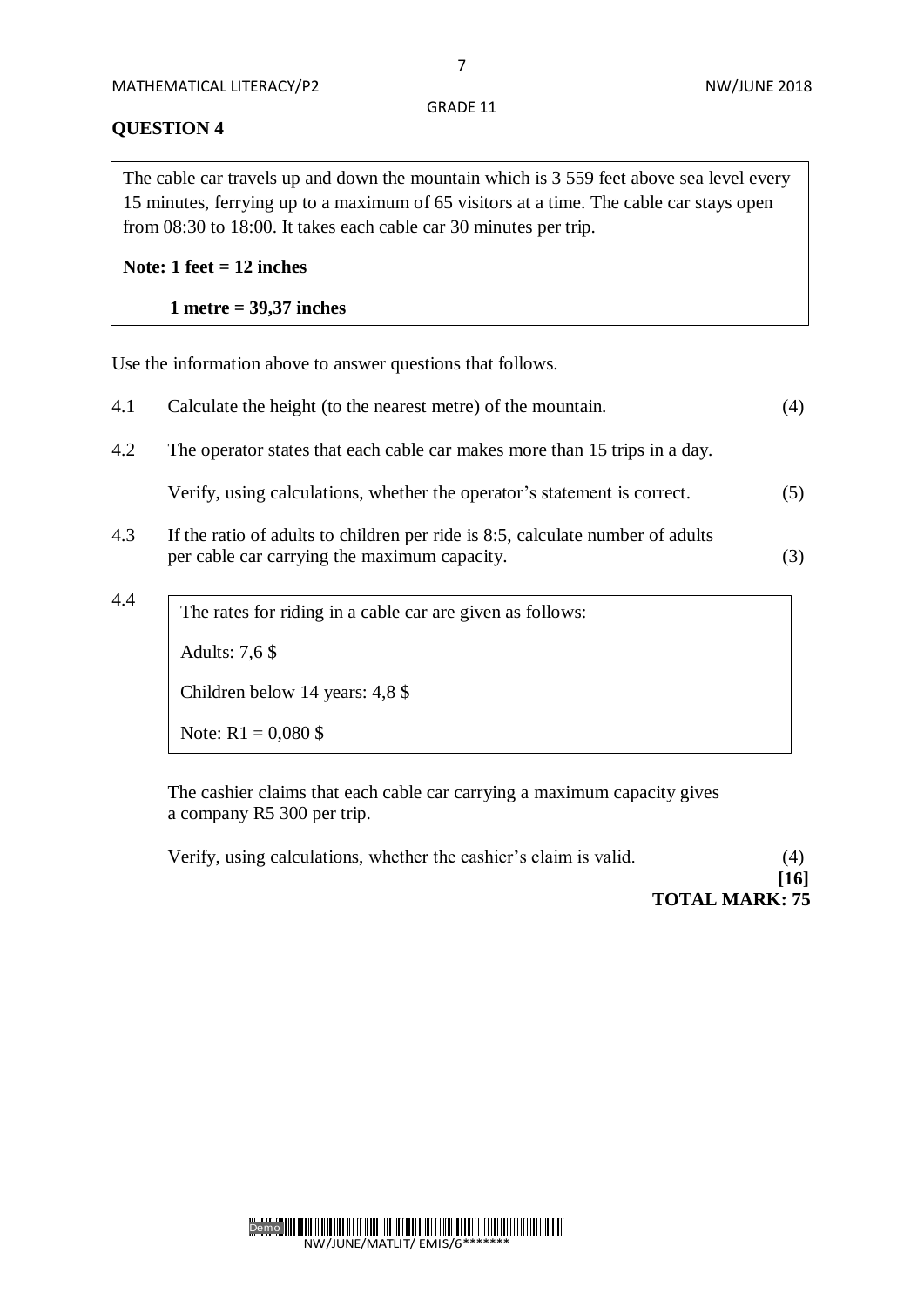# **ANNEXURE A**

# **QUESTION 2.3**

# **LEBALLO FINANCIAL ASSISTANCE**

Personal loan repayment table

| Loan                | <b>MONTHLY PAYMENT FOR DIFFERENT PERIODS</b> |                       |           |           |           |  |  |
|---------------------|----------------------------------------------|-----------------------|-----------|-----------|-----------|--|--|
| amount              | 12 months                                    | 24 months             | 36 months | 48 months | 60 months |  |  |
| R <sub>4</sub> 000  | R936,43                                      | R519,28               | R384,42   | R315,60   | R276,76   |  |  |
| R <sub>10</sub> 000 | R1 872,85                                    | R1 038,55             | R764,84   | R613,21   | R553,52   |  |  |
| R <sub>20</sub> 000 | R <sub>2</sub> 809, 28                       | R1 557,83             | R1 147,27 | R996,81   | R830,27   |  |  |
| R30 000             | R <sub>3</sub> 745,70                        | R <sub>2</sub> 077,10 | R1 529,69 | R1 262,42 | R1 107,03 |  |  |

The amounts shown above are approximates and will vary according to interest rate fluctuations.

Note:

- Interest rate used to calculate amounts provided in the above table is 21% per annum
- The monthly payment excludes the monthly service fee of R75,00 and a monthly balance protection insurance fee of R20,50.
- A once-off initiation fee of R350,00 is payable for new loans.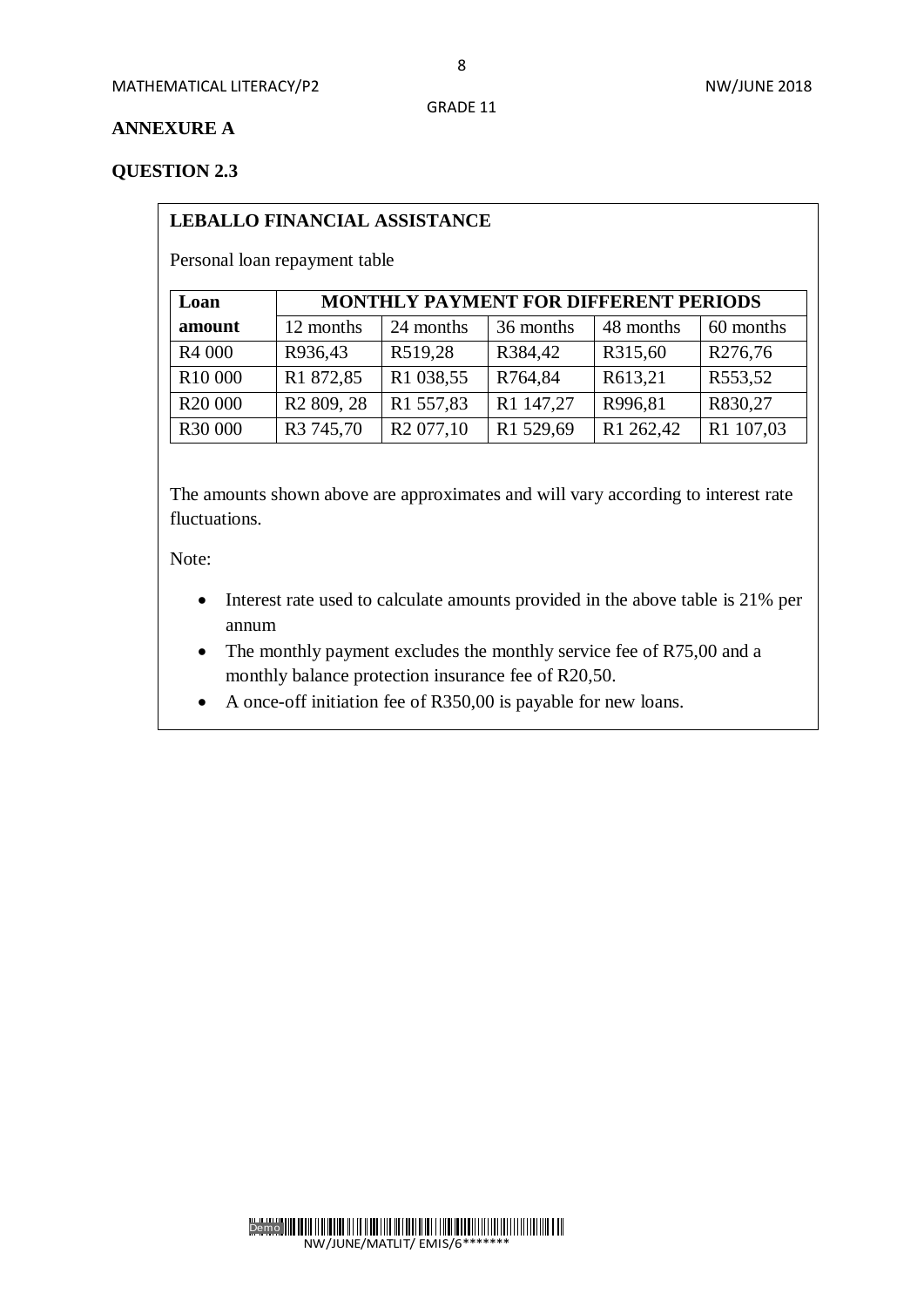MATHEMATICAL LITERACY/P2 NATHEMATICAL LITERACY/P2

# **ANNEXURE B**

# **QUESTION 3**

**A MAP OF SOUTH AFRICA SHOWING THE NATIONAL ROADS**



Demo NW/JUNE/MATLIT/ EMIS/6\*\*\*\*\*\*\*